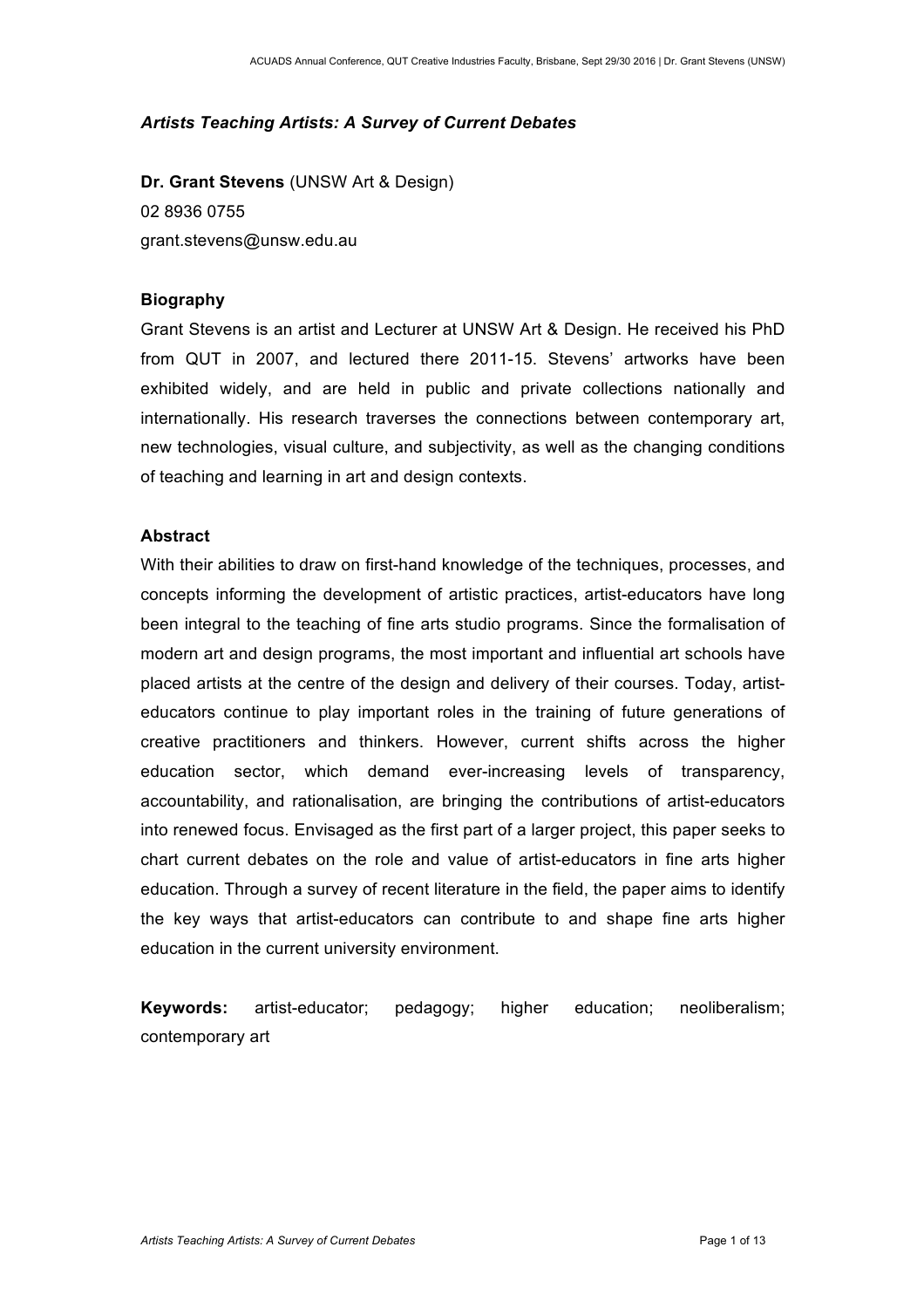# *Artists Teaching Artists: A Survey of Current Debates*

There is a paradox in the current relationship between art and education. On the one hand, the international art world champions the ways that art illuminates, enlightens, and educates. Contemporary art is rife with relational, participatory, research-based, and socially engaged practices, all of which place the activation of the audience's consciousness at their core (Bishop 2011). It is also standard practice for museums, galleries, and biennales to house education departments with dedicated education staff who are central to forward planning and programming. Here, as in art practices, there is a fluid movement of language across educational, research, and gallery contexts. Artists no longer do "artist talks"; they give "performative lectures". Galleries routinely host lectures, master classes, forums, symposia, colloquia, conferences, workshops, reading groups, round tables, and even summer camps.<sup>1</sup> And yet, despite all this attention on art's epistemological functions, the foundations of art education as we have come to know it appear destabilised and under threat. The recent developments in Sydney's art school ecology, as well as state and federal changes to arts funding, demonstrate the tenuousness of status quo. Artisteducators, especially those "fortunate enough" to hold academic teaching positions (like myself), consistently report myriad difficulties in aligning their teaching methods and creative practices with the mechanisms of the institution. In short, while education *as* art is thriving, the education *of* art faces immense challenges.

This modest paper aims to identify some of the ways that artist-educators can contribute to shaping fine arts higher education in the current university environment. Here, I acknowledge some self-interest in writing this paper, as an artist-educator in the early stages of my academic career. In a sense, this paper has grown out of a desire to understand my own experiences as an artist-educator. However, rather than call on self-reflection and anecdotal evidence, this paper looks to current literature in the field as a way to corroborate the tacit knowledge emerging from the classrooms and tearooms of the sector. It is hoped that, in part, this paper offers a humble call-to-arms; a prompt for us working in the field of fine arts education to be proactive in affirming the invaluable contributions that artist-educators make. In so doing, I suggest, via Jacques Ranciere and Thierry de Duve, that we might even stumble on some of the fundamental values and beliefs that drive us to make and

 $<sup>1</sup>$  This merging of museum and academy functions has been the specific subject of the multi-</sup> phase exhibition and publication project, *Academy* (Nollert et al. 2006).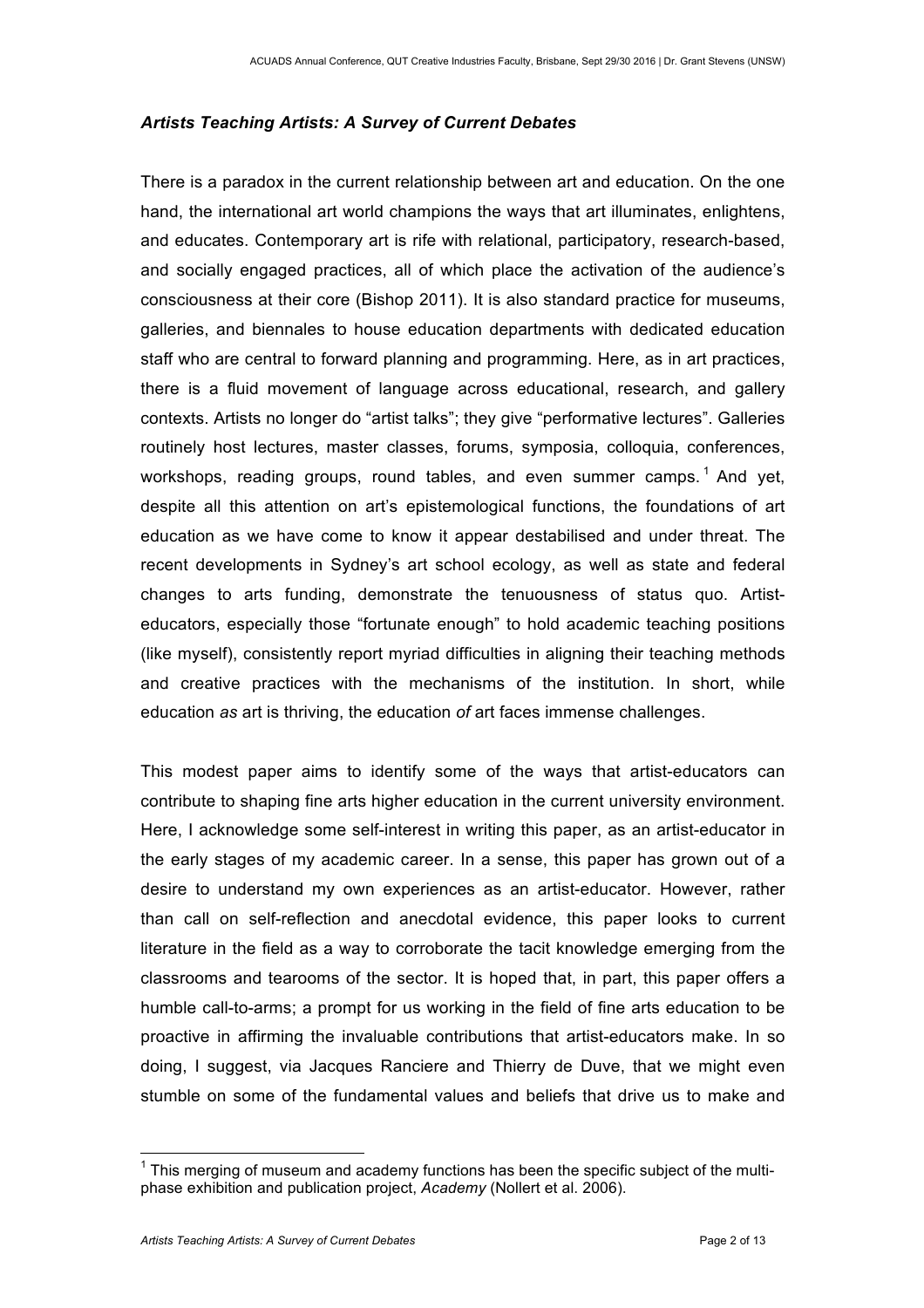teach art. The argument for artists teaching artists becomes an argument for the social benefits of  $art<sup>2</sup>$ 

An underlying motivation for this paper is to understand the largely unexamined assumption that it is logical and proper for practicing artists to teach future generations of artists (a proposition that I have a personal stake in protecting and promoting). The idea that artists can and should teach artists has been entrenched at least since the Renaissance Academies (Elkins 2001, 9), and is prominent throughout modern and contemporary art schools. Indeed, the mythological statuses of schools like the Bauhaus (Wick 2000), Black Mountain College (Harris 1987), and CalArts (Hertz 2003), are largely founded on the reputations of the artists who have taught there, and on the lineage of student-artists that they have influenced; a relationship that de Duve describes as a "chain of direct kinship" (de Duve 2009, 27). As de Duve has shown, while 'aesthetic transmission' (a somewhat unfashionable term) remains central to fine arts education, the processes by which transmission occurs have evolved with the changing contexts of modern and contemporary art (2009, 17). While the pre-modern master-apprentice model may have at least had the appearance of a direct artist-to-artist transmission, today, art schools are just one node in a network of professionalised contexts for the learner artist. They are just as likely to learn through the interfaces of the gallery, museum, and infinite online portals, as in the formal classroom. Today's prevailing model of collective studio learning, with its emphasis on contextual research, critical reflection, discursive elaboration, and professional practice, seems to recognise these changing modes of learning. However, for de Duve (2009, 22), understanding such shifts in the history of art schools opens up a broader, perhaps more important question: how do artists, artworks, and art schools address and hence model specific forms of sociality?<sup>3</sup> In other words, the fundamental challenges currently facing art education provide opportunities not simply to consider the preservation of studio teaching, but more broadly, to consider how art conceives and reimagines the social realm in which it is made and encountered.

 $2$  Here, I also acknowledge that because of fairly limited research in this area, my paper follows the literature available, often resulting in shifts between Australian, European, and American contexts. The integration of both local and international contexts is deliberate as I am hoping to sketch out an understanding of my immediate context as well as recognise that art and education are increasingly global industries. There is an obvious risk here in falling short of a comprehensive report, and an obvious lack of sources that reference Asian, African, and South American contexts.

 $3$  de Duve argues for 'nothing more or less than a mode of transmission of art addressed to everyone as if they were all artists' (2009, 24); a kind of democratised aesthetic realm that empowers the 'public' to stand by their aesthetic judgements.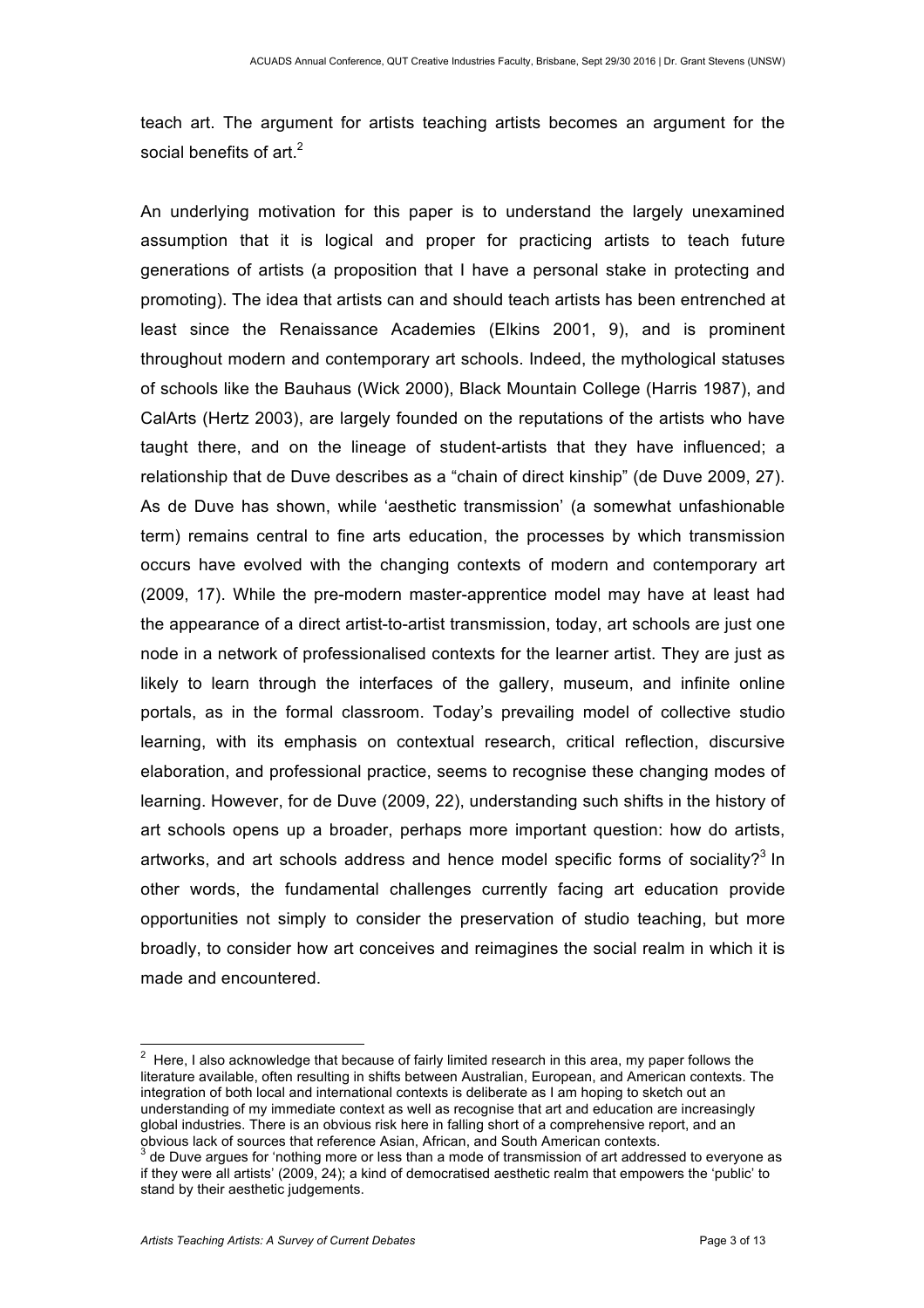Today, it is difficult to ignore that the social realm of art, and therefore of art education, is being shaped by the seemingly ubiquitous spread of neoliberal values across the spectrum of cultural endeavour. The economic imperative is now so entrenched that arts organisations, galleries, artists, and educators barely flinch when asked to undertake near-constant processes of justification and evaluation. And who could argue that greater levels of transparency and accountability are bad things, especially when it comes to the use of taxpayers' money in funding cultural activities and higher education? From the Dawkins reforms in Australian tertiary education initiated in the late 1980s, through to the more recent Bologna Process in Europe, global arts education has undergone a raft of changes to ensure greater accountability, standardisation, and professionalisation. For some, the results are welcomed levels transparency and clarity in the delivery of fine arts education, while for others the results are a homogenisation and sterilisation of art itself; a deterioration into 'managerial ideology' (Buckley and Conomos 2009, 9) and the 'catering regime' (Gielen and De Bruyne 2012, 3). Regardless of perspective, the sector is increasingly governed by the mantra of perpetual change. Under these conditions, calls for stability and independence may be well founded (Buckley and Conomos 2009, 24), but it is also incumbent on those at the coalface to offer clear articulations of what we do now, and to provide affirming models of our potential contributions into the future.

In this regard, looking at current research in this area is instructive. There are four general ways to characterise writing on "artists teaching artists": the identity of the artist-educator; classroom practices; systemic reporting; and, polemic provocations. While divergent in approach and focus, these sources describe a sector oscillating between anxious self-doubt and strained self-affirmation. This is not new. As de Duve (2007) again points out, there have always been uneasy tensions in practices of 'aesthetic transmission' (de Duve 2007). Since the inception of modern art, artistseducators are expected to be both at the vanguard of practice, and to work within academic systems that demand continuity, consistency, and routine. Likewise, student-artists are expected to situate themselves within the histories and discourses of art, while at the same time question and disrupt any suspicion of inherited or assumed knowledge. These contradictions are perhaps what make art, and its learning, thoroughly captivating and engaging activities. However, when imbued with a hint of existential crisis, self-perpetuating and unresolvable anxiety becomes the norm.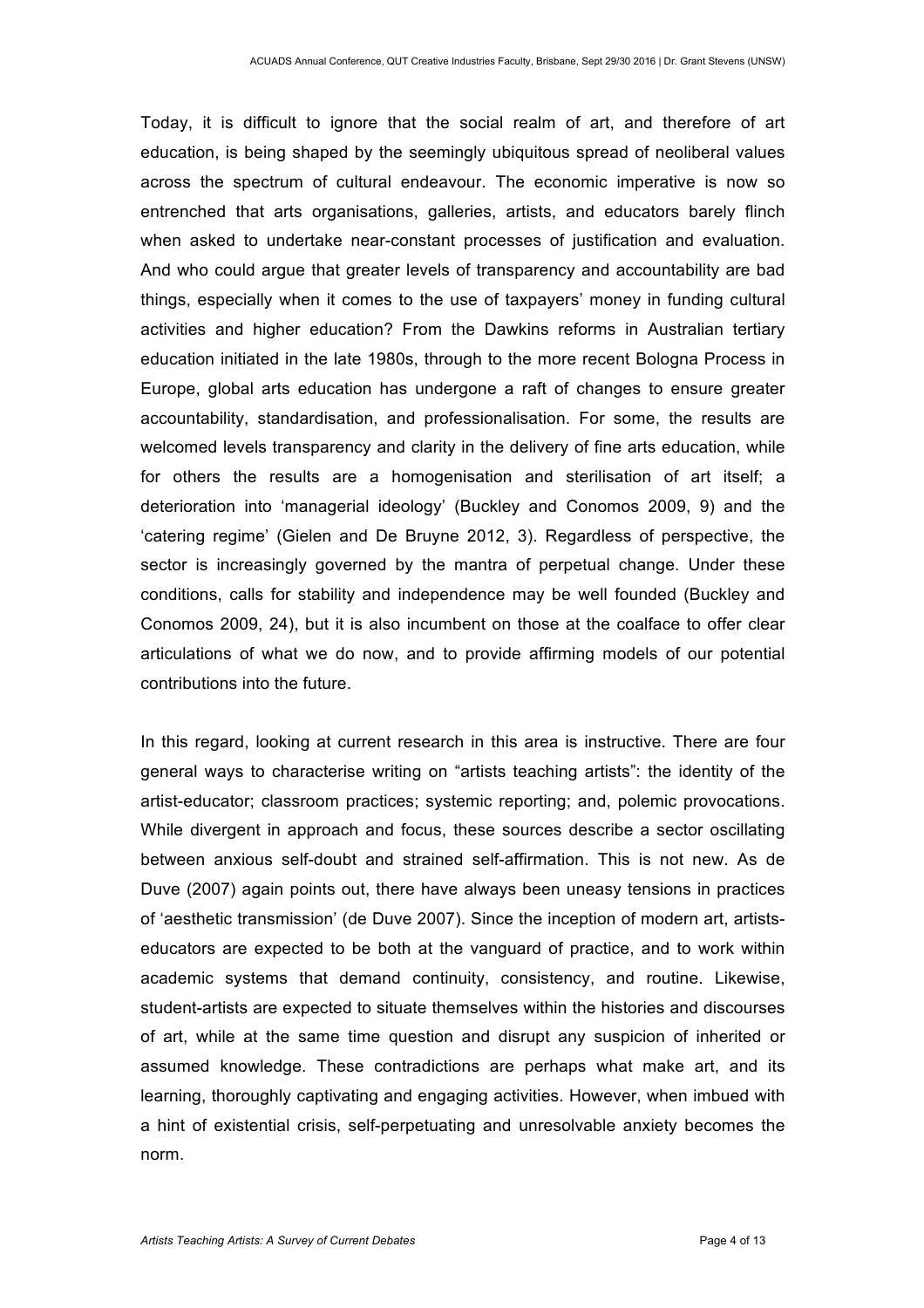In the writing about the identity of the artist-educator, contradiction is a catch-cry (Wilson and van Ruiten 2013, II). Much of the work in this area is connected to the UK context, and responds directly to the Artist Teacher Scheme (ATS) established in 1999 to aid the professional development of artist-educators across all art forms. As one might expect, a large-scale government funded program like the ATS has been accompanied by a plethora of institutional and academic evaluations, many of which combine qualitative and quantitative methodologies measuring the impact and success of the program. What emerges in much of this literature is an understanding of the artist-educator as performing a 'hybrid identity' (Hall 2010, 105): one that combines professional artist and professional teacher in often uncomfortable and incompatible arrangements, and yet, also allows the artist-educator to maintain competing agendas of an individual practice, and a collective learning context. In his evaluation of the identity of the artist-educator, James Hall (2010) suggests reflective practice as key to sustaining this hybrid performance. He argues that artist-educators 'need to develop skills of negotiation through which they can articulate and continuously reappraise their art practice and, at an appropriate stage, use that practice to inform their teaching' (Hall 2010, 109). This conclusion is reasonable and perhaps even virtuous, however, there may be more than a hint of yet more institutional outsourcing of responsibility to the individual: an ideological cornerstone of the neoliberal regime.

Beyond these appraisals of the artist-educator identity, numerous sources profile the specific classroom workings of individual artist-educators. Here, there are at least two distinct categories: academic research contributing to the field of learning and teaching, and retail books with broad appeal. Forums like ACUADS and publications like *Teaching Artist Journal* provide excellent platforms for scholarly explorations of how artists teach. Often written to affirm an individual's or team's approach to the organisation of curricula, classrooms, and learning activities, these papers often share first-hand knowledge, as well as aid in internal processes such as teaching evaluation, professional development, and academic promotion. While these sources often remain localised to academic contexts, there are another range of sources that collate the classroom activities, anecdotes, and advice of well-known artists who teach. *The Photographer's Playbook* (Fulford and Halpern 2014), *Akademie X: Lessons in Art and Life* (Mark 2015), *Ch-ch-ch-changes: artists talk about teaching* (Reardon and Mollin 2009), and *Draw it with your eyes closed: the art of the assignment* (Petrovich and White 2012), are just a few recent examples. These books are often less formal, enabling readers to gain insights into what makes artists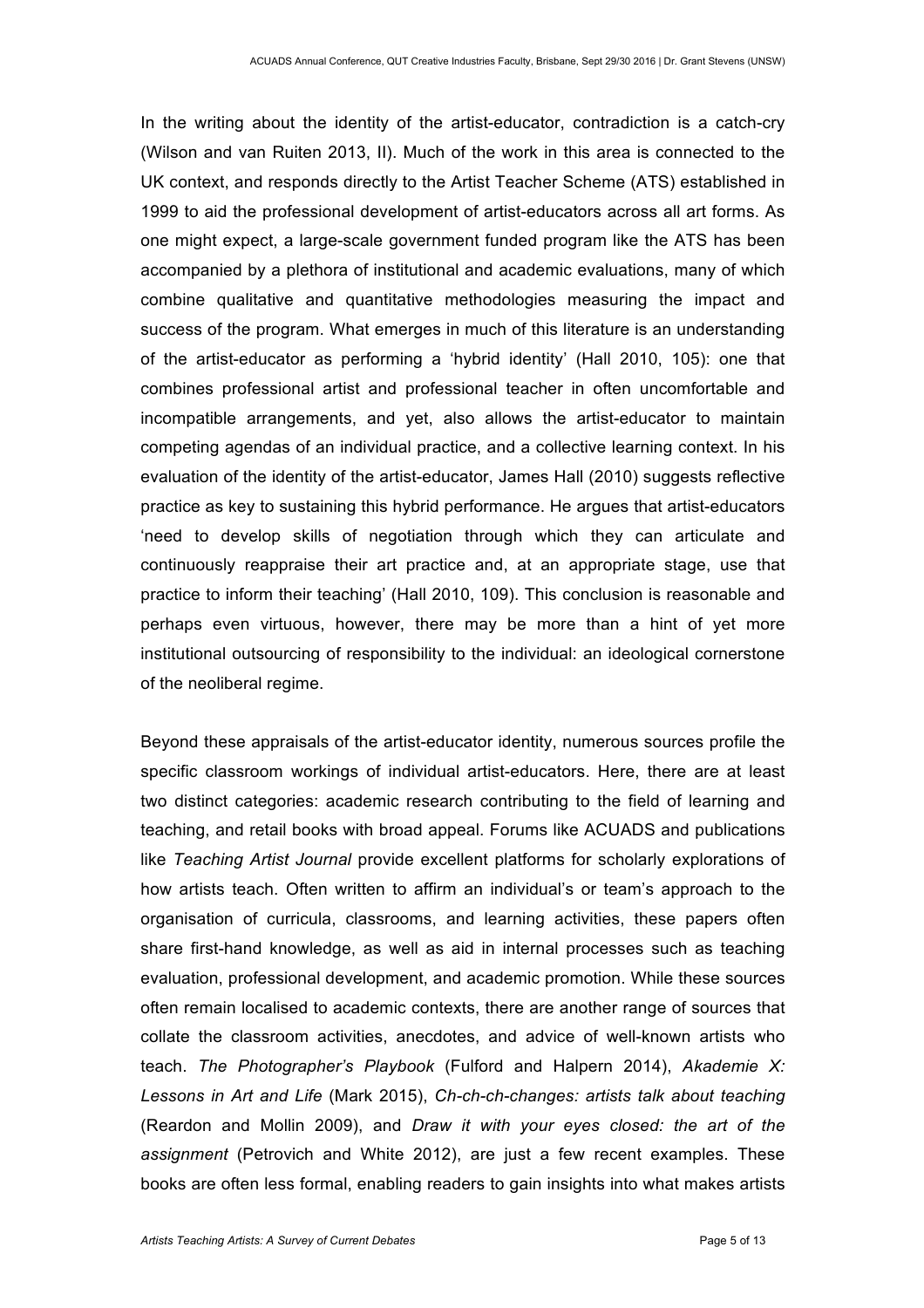creative, and how to cultivate one's own creativity, whether a professional artist or not. These books also serve to reinforce the significance of the artists featured, confirming both the artist's inventiveness, and the spread of their influence. While these writings on classroom practices, both academic and mass market, are important for unpacking and profiling how artists teach, they do not necessarily offer insights into overarching trends and influences in higher arts education.

In contrast, two recent large-scale systematic reports are worth noting here: the *Studio Teaching Project* (Zehner 2009; de la Harpe 2009; Frankham 2009), and the *SHARE Handbook for Artistic Research Education* (Wilson and van Ruiten 2013). The *Studio Teaching Project* will be familiar to many as it draws on first-hand accounts of studio teaching across a range of Australian art, architecture, and design studio programs. Combining quantitative and qualitative data, the resulting reports chart the strengths and challenges of studio teaching in an Australian context. While not specifically about the role of artists-educators, a prominent aspect of the reports is the connection between studio learning and the professional experiences of the teacher (Zehner et al. 2009, 59-61). Through its broad conclusions, the project also confirms some widely held assumptions about studio teaching: for example, that the studio enables opportunities for collective and peer-to-peer learning, class sizes should be kept down, studio spaces and facilities need regular attention and maintenance, and so on (Zehner et al. 2009, 79-80). It offers valuable if generalised understandings of current issues in an Australian context.

Similarly, the *SHARE Handbook* surveys the strengths and challenges facing higher fine arts education. With a focus on PhD programs in Europe, the handbook is vast, comprehensive, and deliberately 'poly-vocal' (Wilson and van Ruiten 2013, II). With a 'toolbox' of curriculum resources also included, the document is part condition report, part introspective self-analysis, and part teaching kit. It is undoubtedly an important contribution to helping understand the factors influencing higher education in the creative arts, but like the *Studio Teaching Project*, it remains broad and open-ended: ambitious enough to capture diverse approaches and understandings of the field, but not necessarily providing clear and affirming models for the future.

In addition to explorations of the artist-educator identity, classroom practices, and overarching systematic reports, there are sources that seek to move beyond describing the field, and instead propose alternative ways of conceiving the factors at play in current art education. Unconstrained by the need to provide corroborated data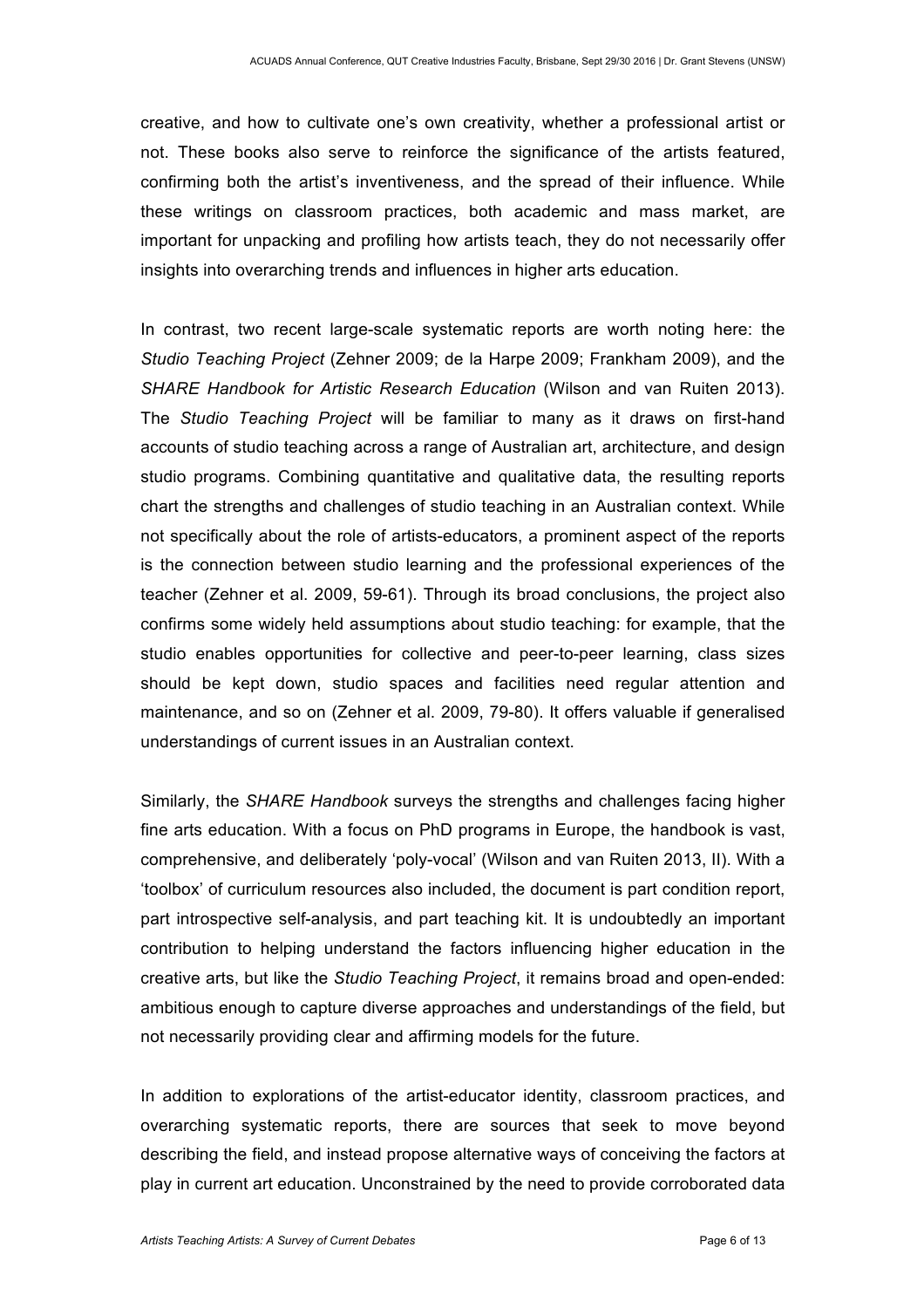or to assimilate divergent perspectives, books such as *Teaching Art in the Neoliberal Realm* (2012) and *Rethinking the Contemporary Art School* (2009) critique current conditions and offer provoking ripostes to the "silent erosion of studio teaching" (Zehner et al. 2009, 99), which is spoken of in the hallways of many art schools. Yet again, there is a generalised anxiety, and even pessimism here. As if beaten down by the mechanisms of 'massification' (Wilson and van Ruiten 2013, 8) and rationalisation, those like Buckley and Conomos, Gielan and De Bruyne, seek to rise from the ashes of the 'old school' art school, and provide impassioned pleas to maintain the core values of art education. These are worthy if sometimes polemic attempts to stake out a territory for a future of art education to believe in.

This brings us back to precisely the question of what it is that we believe in. Somewhere in this broad and diverse array of literature is an underlying sense of the values that artists bring to educational contexts. Is it possible to synthesise these viewpoints and develop a clear and affirming set of principles? Would such a process simply reinforce existing imperatives to consolidate and homogenise? As I have already suggested, if there is an obvious commonality across the literature, it is the play of contradiction, uncertainty, and anxiety that pervades our collective experiences as creative people operating within constraining contexts under conditions of perpetual change. And there is diversity: individualised experiences and practices that respond to infinitely complex local and global factors. In the face of this complexity, and the resulting disempowerment in affecting change, what can we say and do to stake out a shared territory? One response would be to continue focusing on individual classroom practices, like many of the papers at this and other conferences do. Another complimentary response is to clearly articulate and affirm the sets of values that aid arguments for supporting the specificities of those individual classroom practices. It is crucial that we make the case not just for art pedagogies, but also, in a sense, for art itself.

Here, Jacques Ranciere's book *The Ignorant Schoolmaster* (1991) helps provide one way to understand the values of artists teaching artists. Ranciere's book details the unorthodox teaching methods of 19<sup>th</sup> Century French educator Joseph Jacotot, and the implications of Jacotot's teaching for intellectual emancipation more broadly. Jacotot's method, which he stumbled upon attempting to teach French literature to non-French speaking students, goes against the accepted doctrine of the 'teacheras-explicator'. Rather than typical 'Socratic' processes of explanation, Jacotot's method requires the teacher to simply be curious and attentive to student learning.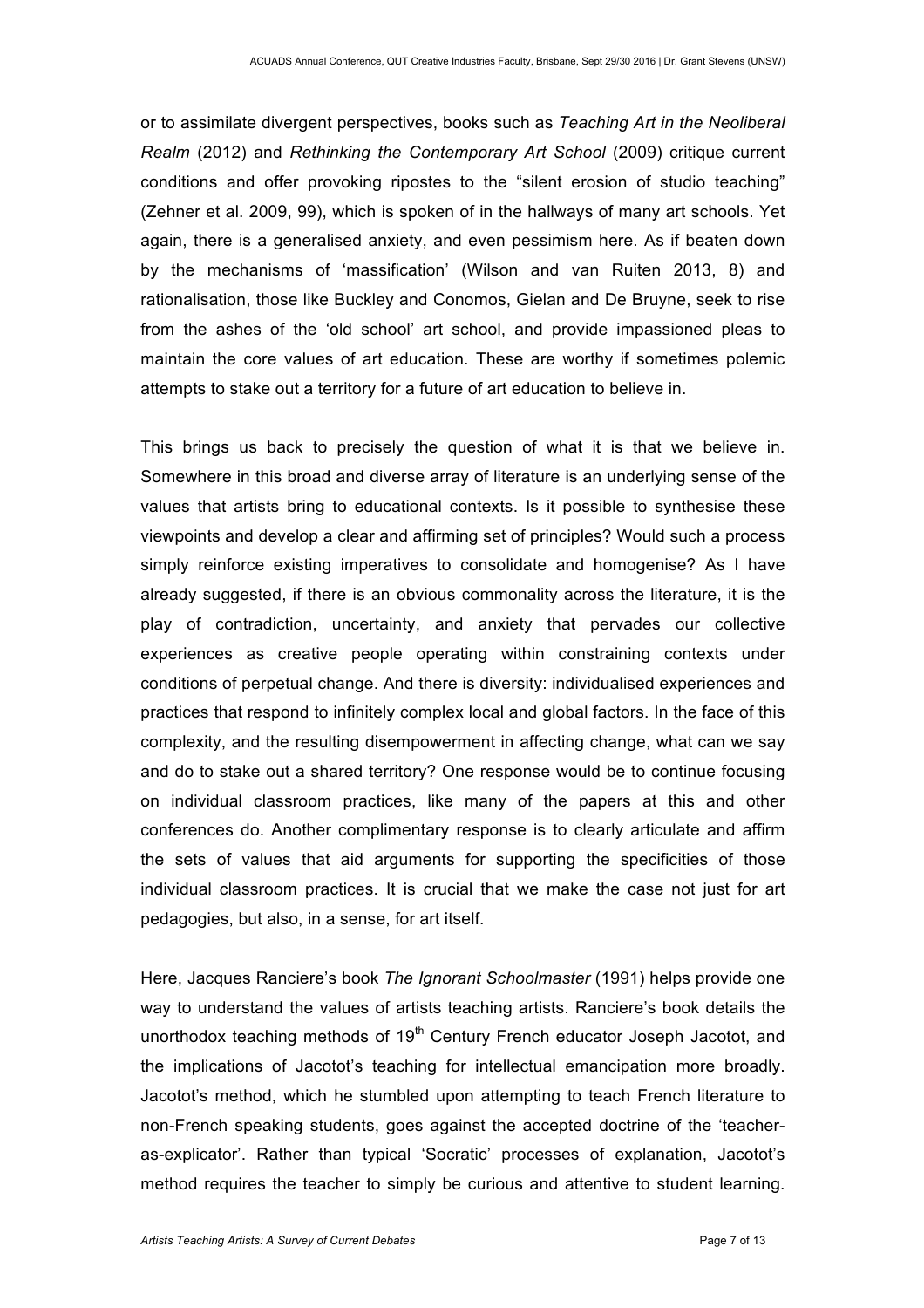Following Jacotot's lead, Ranciere argues that, against popular opinion, teachers therefore need no mastery of the subject being taught, and instead need only to prompt, question, and to verify: 'He will not verify what the student has found; he will verify that the student has searched.' (Ranciere 1991, 31) At first, this idea of the ignorant master seems to run counter to conventional wisdom about why it might be important for artists to teach artists: namely, the assumption that practicing artists 'transmit' skills and knowledge because of their firsthand experiences as artists. Instead, the ignorant master, as a potential model for artist-educator, operates through modelling attentiveness and facilitating curiosity.<sup>4</sup>

Jacotot's method relies heavily on verbal processes of translation and explication. Importantly, however, it is founded on an understanding that these processes are not direct or universal:

It is because there is no code given by divinity, no language of languages, that human intelligence employs all its art to making itself understood and to understanding what the neighboring intelligence is signifying. Thought is not told *in truth*; it is expressed *in veracity*. It is divided, it is told, it is translated for someone else, who will make of it another tale, another translation, on one condition: the will to communicate, the will to figure out what the other is thinking, and this under no guarantee beyond his narration, no universal dictionary to dictate what must be understood. (Ranciere 1991, 62)

With this understanding, Ranciere argues that the Jacotot method becomes akin to artistic endeavour itself. Where the explicator-teacher inadvertently reinforces a gap between knowing and not knowing<sup>5</sup>, the ignorant master understands that it is the *quest* for meaning, interpretation, and understanding that is most important to learning. Like an artist, the ignorant master is not satisfied with the arrival at

<sup>&</sup>lt;sup>4</sup> Without direct reference to Ranciere or Jacotot, Edward Colless describes something similar by comparing teaching to the monk-like dissolution of the ego: 'This is why "good-natured" teachers master the terms of their discipline as monks do, professing in their transmission of knowledge a love that passes on the truth of self to their student. Their's may be a particular branch of knowledge, but it manifests a universal truth, and so it offers a universal love: the desire for the student to master desire by contemplating his/her resemblance to the master's desire.' Colless 2009, 105)<br><sup>5</sup> Edward Colless similarly describes this relationship student-teacher relationship in

connection with common art school teaching: 'But the method of Socratic teaching, of which we are still legatees, proceeds by ironic demonstration of the student's – or, in the Platonic dialogues, the opponent's – lack of knowledge. This isn't just a shortfall on the subject of debate, not a quantitative lack in the corpus of knowledge constituting, say, the canonical inventory of a particular subject. It is deficiency of self-knowledge.' (Colless 2009, 103-104)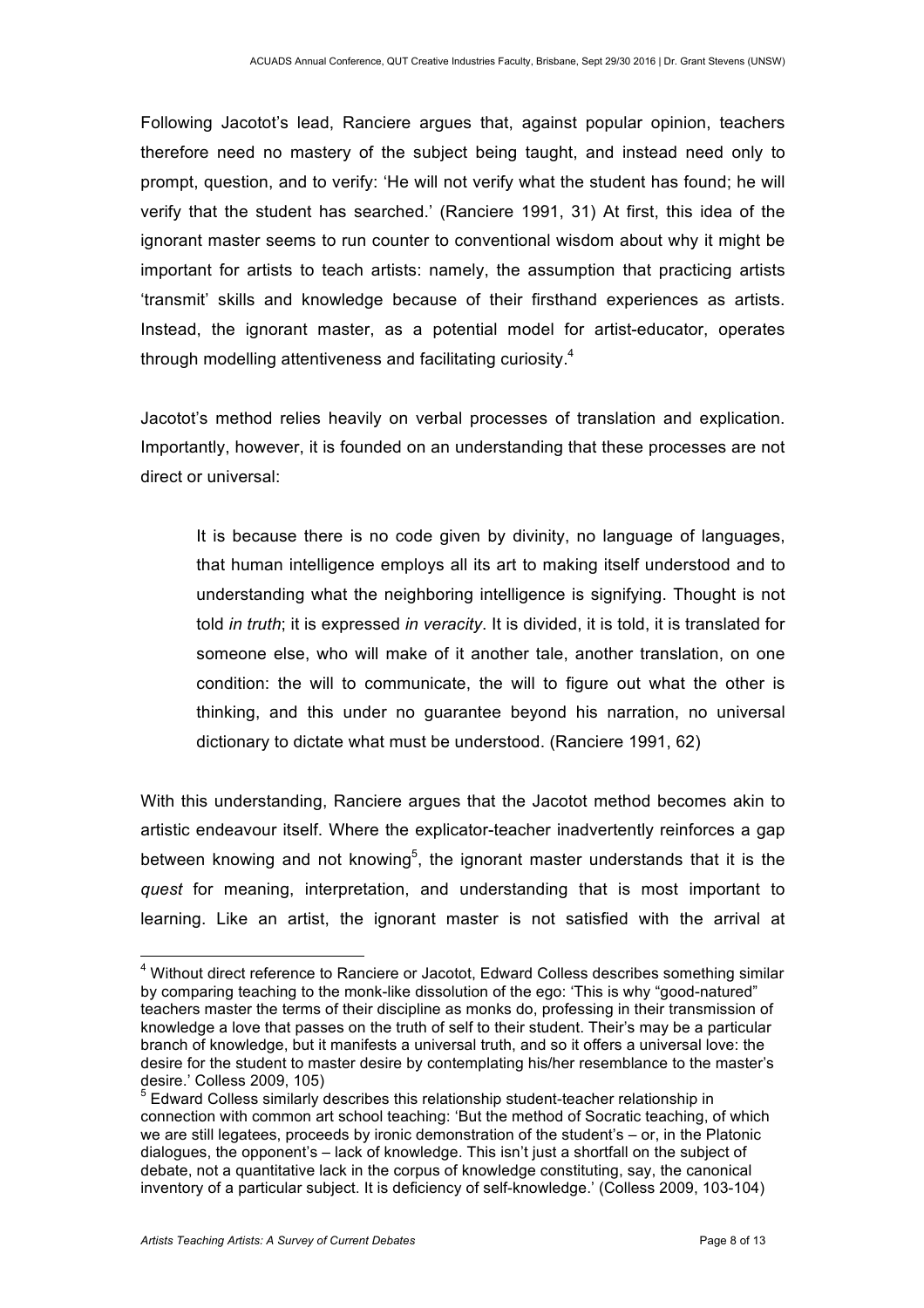meaning, fact, or truth. Instead, they are curious and attentive to the conditions of this arrival, and to the conditions of 'not knowing' that perpetuate these never-ending quests. Furthermore, the ignorant master/artist recognises the imperfections and impossibilities of direct expression and universal transmission: the 'gap between feeling and expression, between the silent language of emotion and the arbitrariness of the spoken tongue' (Ranciere 1991, 68). In this recognition, ignorant masters/artists seek meanings and understandings in forms of non-identical resonance: forms that hold open, rather than close off, quests for meaning and understanding. Here, the practices of art and learning become social binders, bringing people together through an unspoken 'agreement of wills' (Ranciere 1991, 64); the will to attempt communication, and the reciprocal will to attend the communicative act with inquisitive, attentive, and curious consideration.

Much of this rings true with the classroom practices of artists. Teaching art today is not (if it ever was) about the direct transmission of techniques and facts. It is, to return to de Duve, a very different kind of transmission; one largely focused on the nebulous notion of an 'artist's attitude' (de Duve 1994, 35). Melding de Duve's and Ranciere's respective lessons, I would like to propose that if there is such an artistic attitude to teach, it should be founded on the inquisitive, attentive, and curious consideration that underpins our collective will to make sense of the world around us. Perhaps we know this already: at their best, classrooms where artists lead artists are forums for ways of looking, thinking, playing, testing, questioning, performing, and making that do not necessarily accord with prevailing doctrines or epistemologies. As artist-educators, we need to stay attuned to these values and to find ways to facilitate them in our classrooms. At times, this may require "monk-like" (Colless 2009, 105) discipline in putting aside our personal prejudices and assumptions, so as to welcome open-ended speculation and inquisitiveness in our students.

Amid ongoing demands for instrumentalisation and measurability we also need to make the case for these attitudes not only as valid and verifiable "learning outcomes", but also as transferrable, "real world", and life-long skills for our collective future. As Ranciere (1991, 70-71) again points out, the kinds of learning that artistic attitudes offer are not simply about producing a lineage of artists; they are also about cultivating a social realm where equalities of intelligence and opportunity are enabled. As neoliberal ideologies and global capitalism approach their zenith, with corresponding growth in xenophobia and social inequality, it is now crucial, perhaps more than ever, to cultivate artistic attitudes. For those of us working at the nexus of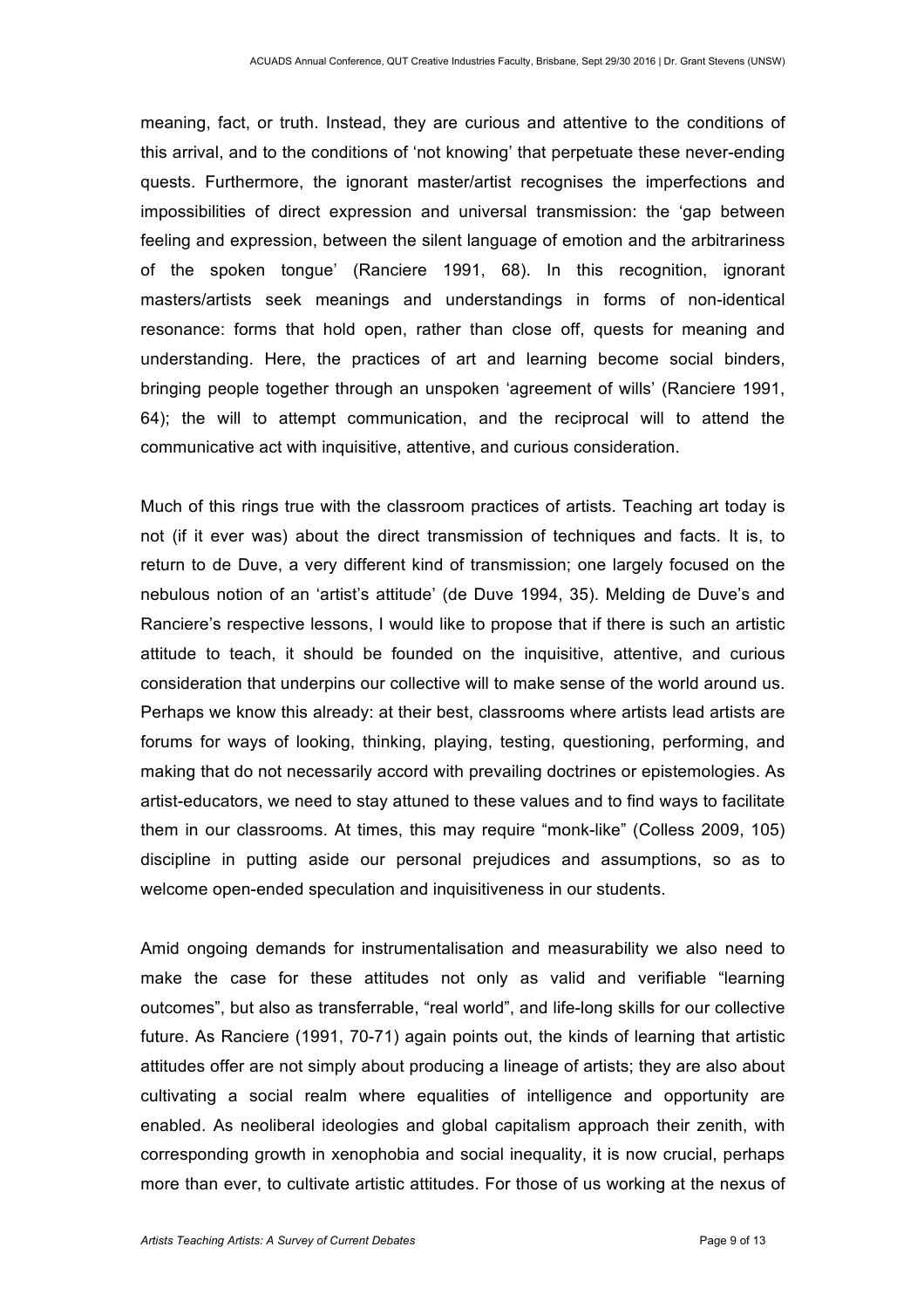art and education, this means rigorously understanding and boldly articulating both the specificities of our individual practices, and the shared values that ensure art's broader social benefit.

#### **References**

- ALLEN, Felicity (ed). 2011. *Education: Documents of Contemporary Art*. London, UK, and Cambridge, MA: Whitechapel Gallery and The MIT Press.
- BISHOP, Claire. 2011. 'The New Masters of Liberal Arts: Artists Rewrite the Rules of Pedagogy.' In *Education: Documents of Contemporary Art*, edited by Felicity Allen, 197-201. London, UK, and Cambridge, MA: Whitechapel Gallery and The MIT Press.
- BLUME, Eugen, Matilda FELIX, Gabriele KNAPSTEIN, and Catherine NICHOLS. 2015. *Black Mountain: An interdisciplinary experiment 1933-1957*. Berlin: Nationalgalerie, Staatlicje Museen zu Berlin, and Spector Books.
- BUCKLEY, Brad. 2014. 'As Brad Smith would have certainly asked: Do art schools have anything to offer a neo-liberal society?' *ACUADS Conference Proceedings*. Accessed July 15, 2016. http://acuads.com.au/wpcontent/uploads/2015/03/Buckley.pdf
- BUCKLEY, Brad, and John CONOMOS (eds). 2009. *Rethinking the Contemporary Art School: The Artist, the PhD, and the Academy*. Halifax, Canada: The Press of the Nova Scotia College of Art and Design.
- COLLESS, Edward. 2009. 'Unnameable.' In *Rethinking the Contemporary Art School: The Artist, the PhD, and the Academy*, edited by Brad Buckley and John Conomos, 101-105. Halifax, Canada: The Press of the Nova Scotia College of Art and Design.
- CONNELL, Raewyn. 2013. 'The neoliberal cascade and education: an essay on the market agenda and its consequences.' *Critical Studies in Education* 54 (2): 99- 112. Accessed November 26, 2015. doi: 10.1080/17508487.2013.776990.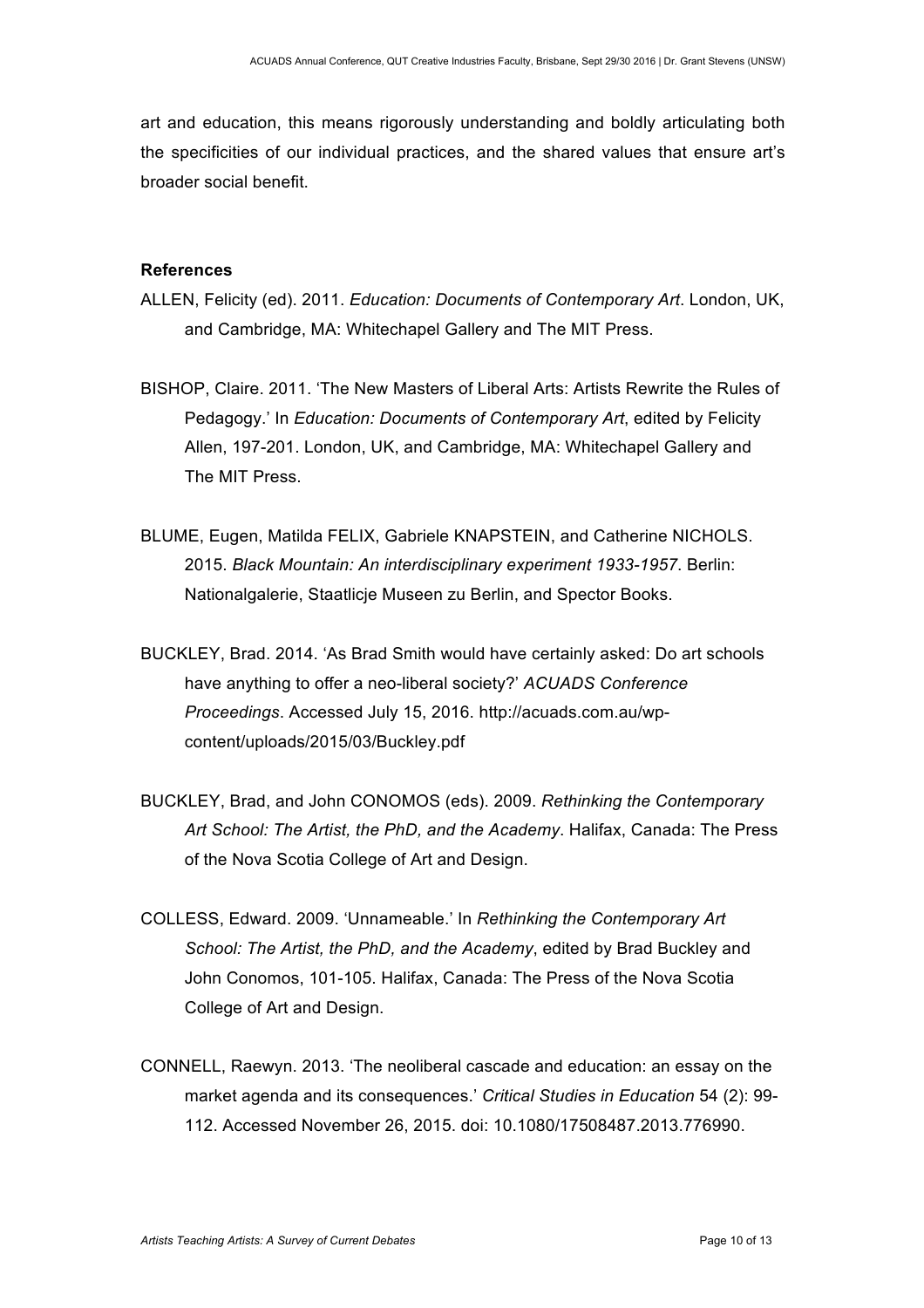- CORCORAN, Kieran, Carla DELFOS and Jessica MAXWELL (eds). 2014. *ArtFutures: Working with Contradictions in Higher Arts Education*. Amsterdam: ELIA.
- CORCORAN, Kieran, Carla DELFOS and Jessica MAXWELL (eds). 2010. *ArtFutures: Current Issues in Higher Arts Education*. Amsterdam: ELIA.
- DE DUVE, Thierry. 1994. 'When Form Has Become Attitude And Beyond.' In *The Artist and The Academy: Issues in Fine Art Education and the Wider Cultural Context*, edited by Nicholas de Ville and Stephen Foster, 23-40. Southampton, UK: John Hansard Gallery, University of Southampton.
- DE DUVE, Thierry. 2009. 'An Ethics: Putting Aesthetic Transmission in Its Proper Place in the Art World.' In *Art School: Propositions for the 21st Century*, edited by Steven Henry Maldoff, 15-24. Cambridge, USA: The MIT Press. Accessed July 22, 2016. http://site.ebrary.com/lib/unsw/reader.action?docID=10335358&ppg=28
- DE DUVE, Thierry. 2011. 'When Form Has Become Attitude And Beyond.' In *Education: Documents of Contemporary Art*, edited by Felicity Allen, 60-68. London, UK, and Cambridge, MA: Whitechapel Gallery and The MIT Press.
- DE LA HARPE, Barbara, Stephanie WILSON, Robert ZEHNER, with Fiona PETERSON and Noel FRANKHAM. 2009. *Curriculum Development in Studio Teaching, Volume Two: STP Academic Survey Report*. Sydney: UNSW Studio Teaching Project.
- DE VILLE, Nicholas, and Stephen FOSTER (eds). 1994. *The Artist and The Academy: Issues in Fine Art Education and the Wider Cultural Context*. Southampton, UK: John Hansard Gallery, University of Southampton.
- ELKINS, James. 2001. *Why Art Cannot Be Taught: A Handbook for Art Students*. Urbana, Chicago, and Springfield: University of Illinois Press.
- FRANKHAM, Noel, Stephanie WILSON, Graham FORSYTH, and Robert ZEHNER. 2009. *Curriculum Development in Studio Teaching, Volume Three: STP Head of School Survey Report*. Sydney: UNSW Studio Teaching Project.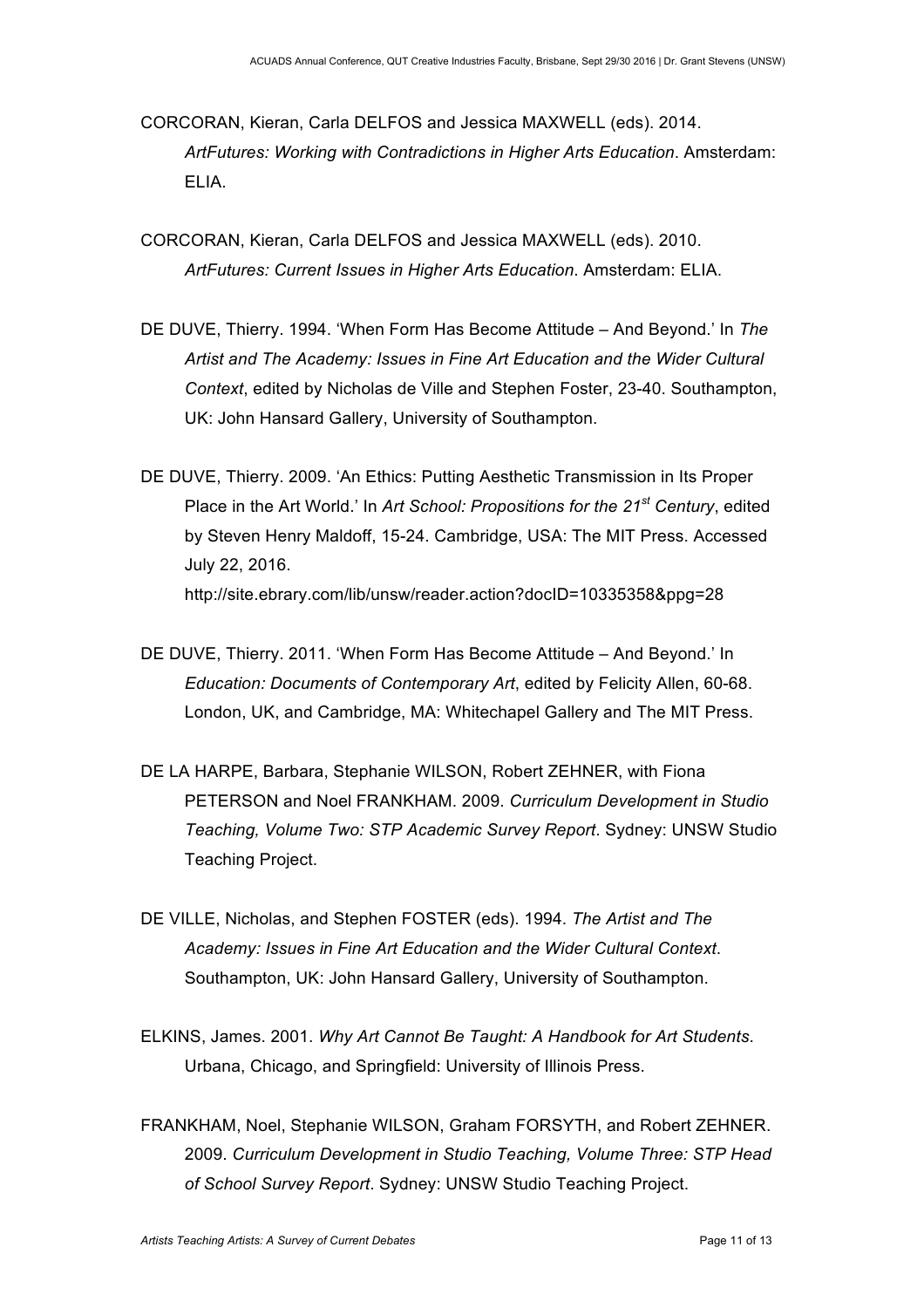FRIMER, Denise. c2010. 'Pedagogical Paradigms; Documenta's Reinvention.' *Art & Education.* Accessed July 15, 2016. http://www.artandeducation.net/paper/pedagogical-paradigms-documentasreinvention/

- FULFORD, Jason, and Gregory HALPERN (eds). 2014. *The Photographer's Playbook: 307 Assignments and Ideas*. New York: Aperture.
- GIELEN, Pascal, and Paul DE BRUYNE (eds). 2012. *Teaching Art in the Neoliberal Realm: Realism versus Cynicism*. Amsterdam: Valiz.
- HALL, James. 2010. 'Making Art, Teaching Art, Learning Art: Exploring the Concept of the Artist Teacher.' *International Journal of Art and Design Education* 29 (2): 103-110. Accessed August 3, 2016. DOI: 10.1111/j.1476-8070.2010.01636.x.
- HARRIS, Mary Emma. 1987. *The Arts at Black Mountain College*. Cambridge, MA, and London, UK: The MIT Press.
- HERTZ, Richard. 2003. *Jack Goldstein and the CalArts Mafia*. Ojai, Claifornia: Minneola Press Book.
- MALDOFF, Steven Henry (ed). 2009. *Art School: Propositions for the 21st Century*. Cambridge, USA: The MIT Press. Accessed July 22, 2016. http://site.ebrary.com/lib/unsw/reader.action?docID=10335358&ppg=28
- MARK, Lisa Gabrielle (ed). 2015. *Akademie X: Lessons in Art + Life*. London and New York: Phaidon Press Limited.
- MILES, Malcolm (ed). 2005. *New Practices – New Pedagogies: A Reader.* London and New York: Routledge.
- MOLESWORTH, Helen. 2015. *Leap Before You Look: Black Mountain College 1933- 1957*. Boston and New Haven: ICA and Yale University Press.